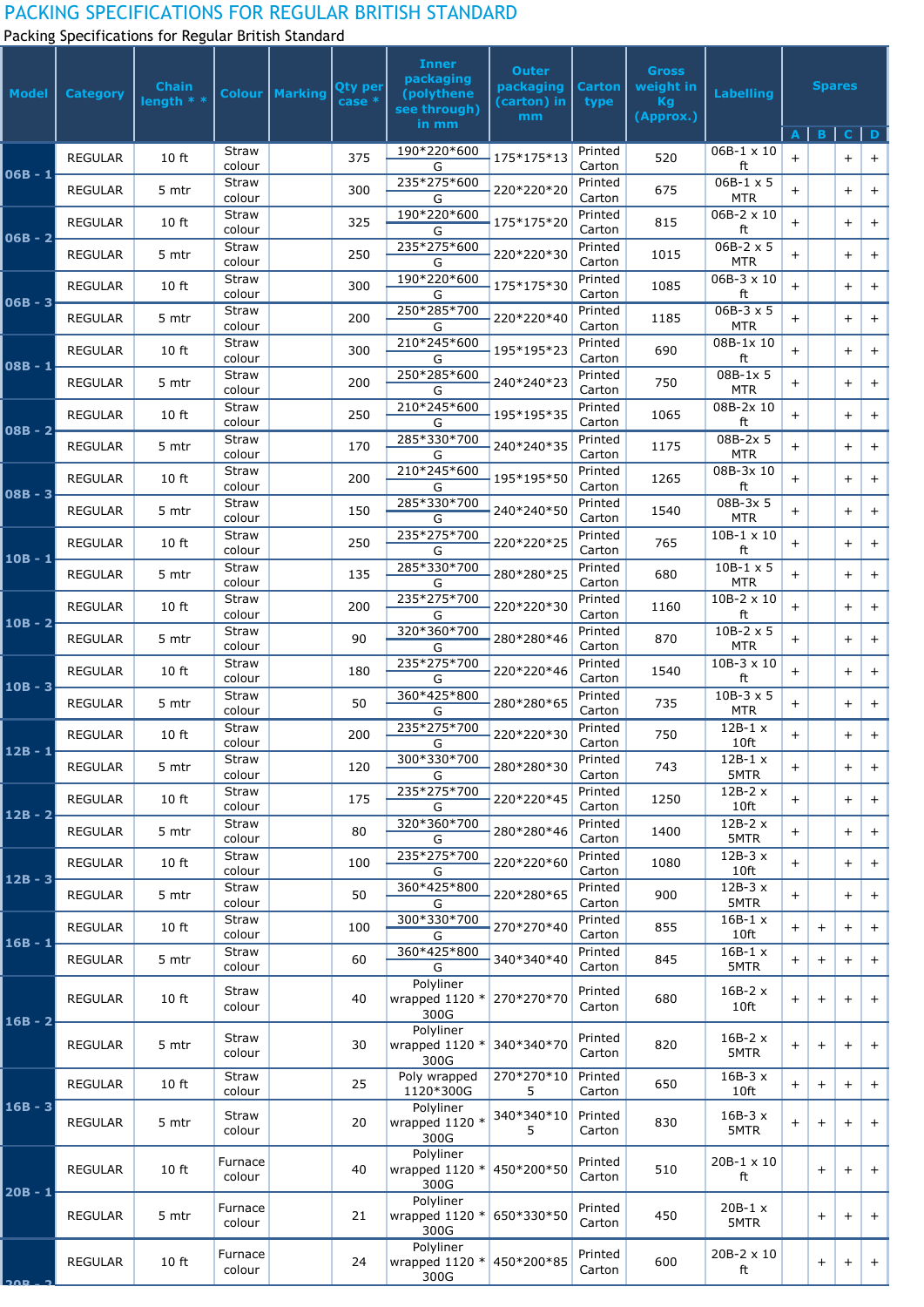| ZVD – Z   | <b>REGULAR</b> | 5 mtr | Furnace<br>colour | 12             | Polyliner<br>wrapped $1120$ *<br>300G | 650*330*85                | Printed<br>Carton | 505 | $20B-2x$<br>5MTR | $+$   | $+$ | $\overline{+}$ |
|-----------|----------------|-------|-------------------|----------------|---------------------------------------|---------------------------|-------------------|-----|------------------|-------|-----|----------------|
| $20B - 3$ | <b>REGULAR</b> | 10 ft | Furnace<br>colour | 18             | Polyliner<br>wrapped 1120 $*$<br>300G | 450*200*12<br>0           | Printed<br>Carton | 665 | 20B-3 x 10<br>ft | $+$   | $+$ | $+$            |
|           | <b>REGULAR</b> | 5 mtr | Furnace<br>colour | 9              | Polyliner<br>wrapped 1120 $*$<br>300G | 650*330*12<br>$\mathbf 0$ | Printed<br>Carton | 560 | $20B-3x$<br>5MTR | $+$   | $+$ | $+$            |
| $24B - 1$ | <b>REGULAR</b> | 10 ft | Furnace<br>Colour | 24             | Polyliner wrapped<br>1120 * 300G      | 470*260*60                | Printed<br>Carton | 570 | 24B-1 x 10ft     | $+$   | $+$ | $+$            |
|           | <b>REGULAR</b> | 5 mtr | Furnace<br>Colour | 18             | Polyliner wrapped<br>1120 * 300G      | 650*330*60                | Printed<br>Carton | 680 | 24B-1 x<br>5MTR  | $+$   | $+$ | $+$            |
| $24B - 2$ | <b>REGULAR</b> | 10 ft | Furnace<br>Colour | 16             | Polyliner wrapped<br>1120 * 300G      | 470*260*105               | Printed<br>Carton | 725 | 24B-2 x 10ft     | $+$   | $+$ | $+$            |
|           | <b>REGULAR</b> | 5 mtr | Furnace<br>Colour | 10             | Polyliner wrapped<br>1120 * 300G      | 650*330*105               | Printed<br>Carton | 740 | 24B-2 x<br>5MTR  | $+$   | $+$ | $+$            |
| $24B - 3$ | <b>REGULAR</b> | 10 ft | Furnace<br>Colour | 8              | Polyliner wrapped<br>1120 * 300G      | 470*260*155               | Printed<br>Carton | 560 | 24B-3 x 10ft     | $+$   | $+$ | $+$            |
|           | <b>REGULAR</b> | 5 mtr | Furnace<br>Colour | 6              | Polyliner wrapped<br>1120 * 300G      | 650*330*155               | Printed<br>Carton | 670 | $24B-3x$<br>5MTR | $+$   | $+$ | $+$            |
| $28B - 1$ | <b>REGULAR</b> | 10 ft | Furnace<br>Colour | 20             | Polyliner wrapped<br>1120 * 300G      | 450*350*70                | Printed<br>Carton | 585 | 28B-1 x 10ft     | $+$   | $+$ | $+$            |
|           | <b>REGULAR</b> | 5 mtr | Furnace<br>Colour | 15             | Polyliner wrapped<br>1120 * 300G      | 650*350*70                | Printed<br>Carton | 710 | 28B-1 x<br>5MTR  | $\pm$ | $+$ | $\pm$          |
| $28B - 2$ | <b>REGULAR</b> | 10 ft | Furnace<br>Colour | 10             | Polyliner wrapped<br>1120 * 300G      | 450*350*130               | Printed<br>Carton | 585 | 28B-2 x 10ft     | $\pm$ | $+$ | $+$            |
|           | <b>REGULAR</b> | 5 mtr | Furnace<br>Colour | 9              | Polyliner wrapped<br>1120 * 300G      | 650*350*130               | Printed<br>Carton | 835 | 28B-2 x<br>5MTR  | $\pm$ | $+$ | $+$            |
| $28B - 3$ | <b>REGULAR</b> | 10 ft | Furnace<br>Colour | 6              | Polyliner wrapped<br>1120 * 300G      | 450*350*160               | Printed<br>Carton | 525 | 28B-3 x 10ft     | $+$   | $+$ | $+$            |
|           | <b>REGULAR</b> | 5 mtr | Furnace<br>Colour | 4              | Polyliner wrapped<br>1120 * 300G      | 650*350*160               | Printed<br>Carton | 575 | 28B-3 x<br>5MTR  | $\pm$ | $+$ | $+$            |
| $32B - 1$ | <b>REGULAR</b> | 10 ft | Furnace<br>Colour | 20             | Polyliner wrapped<br>1120 * 300G      | 450*350*70                | Printed<br>Carton | 645 | 32B-1 x 10ft     | $+$   | $+$ | $+$            |
|           | <b>REGULAR</b> | 5 mtr | Furnace<br>Colour | 15             | Polyliner wrapped<br>1120 * 300G      | 650*350*70                | Printed<br>Carton | 770 | 32B-1 x<br>5MTR  | $+$   | $+$ | $\overline{+}$ |
| $32B - 2$ | <b>REGULAR</b> | 10 ft | Furnace<br>Colour | 10             | Polyliner wrapped<br>1120 * 300G      | 450*350*130               | Printed<br>Carton | 640 | 32B-2 x 10ft     | $+$   | $+$ | $+$            |
|           | <b>REGULAR</b> | 5 mtr | Furnace<br>Colour | 9              | Polyliner wrapped<br>1120 * 300G      | 650*350*130               | Printed<br>Carton | 915 | 32B-2 x<br>5MTR  | $+$   | $+$ | $\ddot{}$      |
| $32B - 3$ | <b>REGULAR</b> | 10 ft | Furnace<br>Colour | 6              | Polyliner wrapped<br>1120 * 300G      | 450*350*160               | Printed<br>Carton | 580 | 32B-3 x 10ft     | $+$   | $+$ | $+$            |
|           | <b>REGULAR</b> | 5 mtr | Furnace<br>Colour | 4              | Polyliner wrapped<br>1120 * 300G      | 650*350*160               | Printed<br>Carton | 630 | 32B-3 x<br>5MTR  | $+$   | $+$ | $+$            |
| $40B - 1$ | <b>REGULAR</b> | 10 ft | Furnace<br>Colour | 8              | Polyliner wrapped<br>1120 * 300G      | 550*500*90                | Printed<br>Carton | 445 | 40B-1 x 10ft     | $+$   | $+$ | $+$            |
|           | <b>REGULAR</b> | 5 mtr | Furnace<br>Colour | $\overline{4}$ | Polyliner wrapped<br>1120 * 300G      | 650*650*90                | Printed<br>Carton | 378 | 40B-1 x<br>5MTR  | $+$   | $+$ | $+$            |
| $40B - 2$ | <b>REGULAR</b> | 10 ft | Furnace<br>Colour | 4              | Polyliner wrapped<br>1120 * 300G      | 550*500*160               | Printed<br>Carton | 440 | 40B-2 x 10ft     | $+$   | $+$ | $+$            |
|           | <b>REGULAR</b> | 5 mtr | Furnace<br>Colour | $\overline{2}$ | Polyliner wrapped<br>1120 * 300G      | 650*650*150               | Printed<br>Carton | 370 | 40B-2 x<br>5MTR  | $+$   | $+$ | $+$            |
|           | <b>REGULAR</b> | 10 ft | Furnace<br>Colour | $\overline{2}$ | Polyliner wrapped<br>1120 * 300G      | 550*500*225               | Printed<br>Carton | 345 | 40B-3 x 10ft     | $+$   | $+$ | $\ddot{}$      |
| $40B - 3$ | <b>REGULAR</b> | 5 mtr | Furnace<br>Colour | 1              | Polyliner wrapped<br>1120 * 300G      | 650*650*225               | Printed<br>Carton | 295 | 40B-3 x<br>5MTR  | $+$   | $+$ | $+$            |